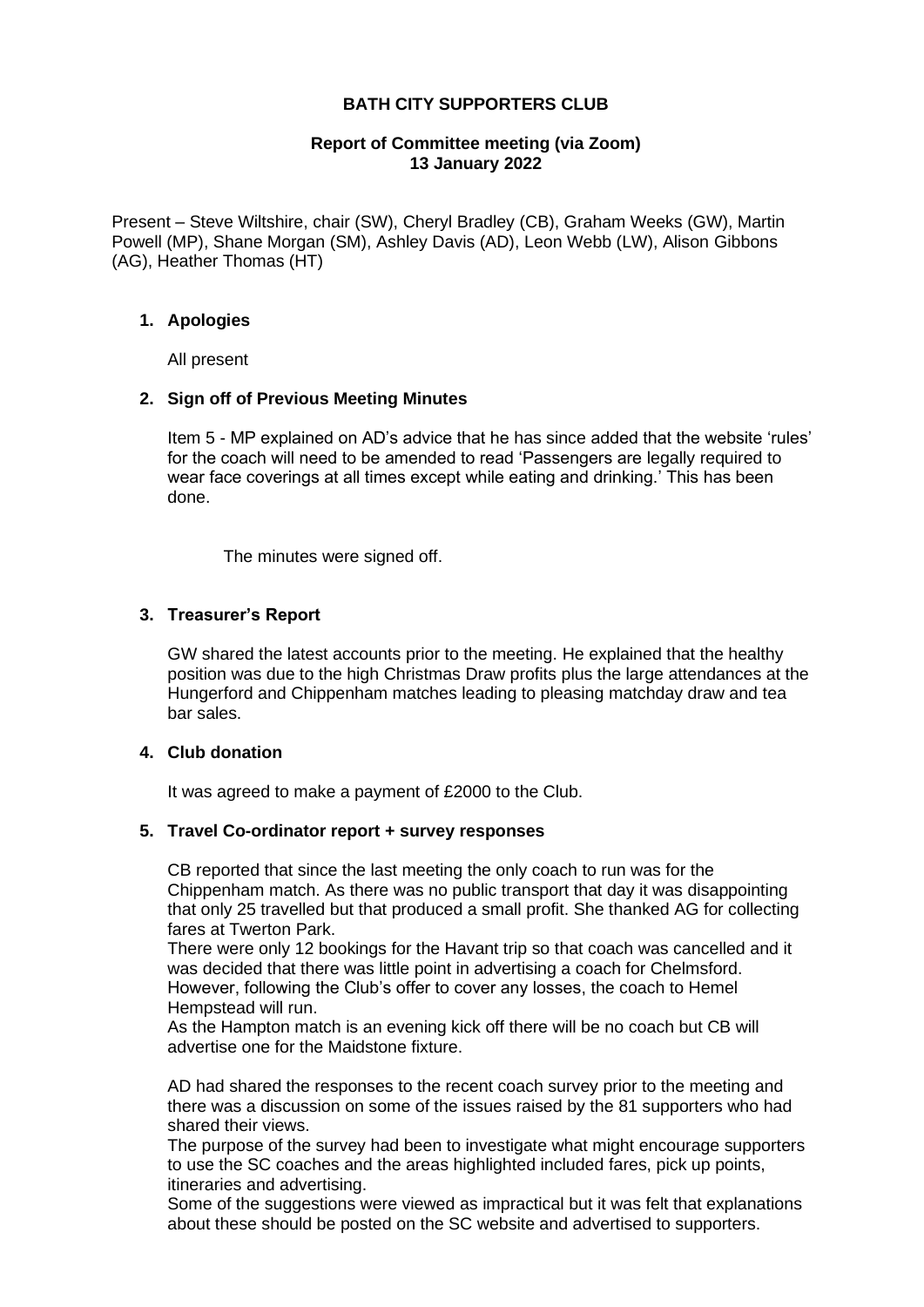There were other suggestions which were deemed to be worth consideration and these will be discussed at the next meeting.

AD was thanked for compiling the survey and collating the responses.

### **6. Tea Bar report**

The accounts shared prior to the meeting showed takings from the Hungerford fixture totalling £365.15 and stock purchases of £185. £130 has recently been banked with £150 carried forward.

SM thanked Sophie McEwan for helping at the Chippenham fixture.

## **7. Away Day 50/50 + Matchday Draw reports**

The Away Day Draw will resume this week.

### **8. HQ report**

SW has been working in the Club shop recently so LW gave an update.

### **9. Supporters Club Membership report**

AG reported that the present total stands at 188 which includes one new member

### **10. Publicity & Communications report**

Nothing to report.

#### **11. Christmas Draw review**

It was confirmed that £1,217.92 had been raised, just over £650 through online entries and £550 through paper tickets.

AD has contacted Tommy Saunders to confirm the donation of £200 to the Ben Saunders Foundation. An email has been received from Tommy thanking the SC.

AD has contacted all winners and put the wheels in motion to distribute the prizes. A list of prize winners has been displayed on the HQ, in the bars, office window, a message to members and on social media.

HT has informed all who donated prizes that the draw has taken place and thanked them for their generosity.

HT reported that she was really pleased with the outcome.

She will keep the prize donors in the loop in the hope they will support future SC fundraising.

There was agreement that it was very worthwhile to hold another draw in the future and HT and AD were thanked for all their efforts.

## **12. Fundraising & Marketing ideas**

CB reported that the easyfundraising total stands at £1980.64 and there is £36 in the collecting bucket.

### **13. Fans' memorial idea**

MP shared the idea of an online memorial to supporters who had passed away similar to what can be found on the Ebbsfleet website. He explained that at present